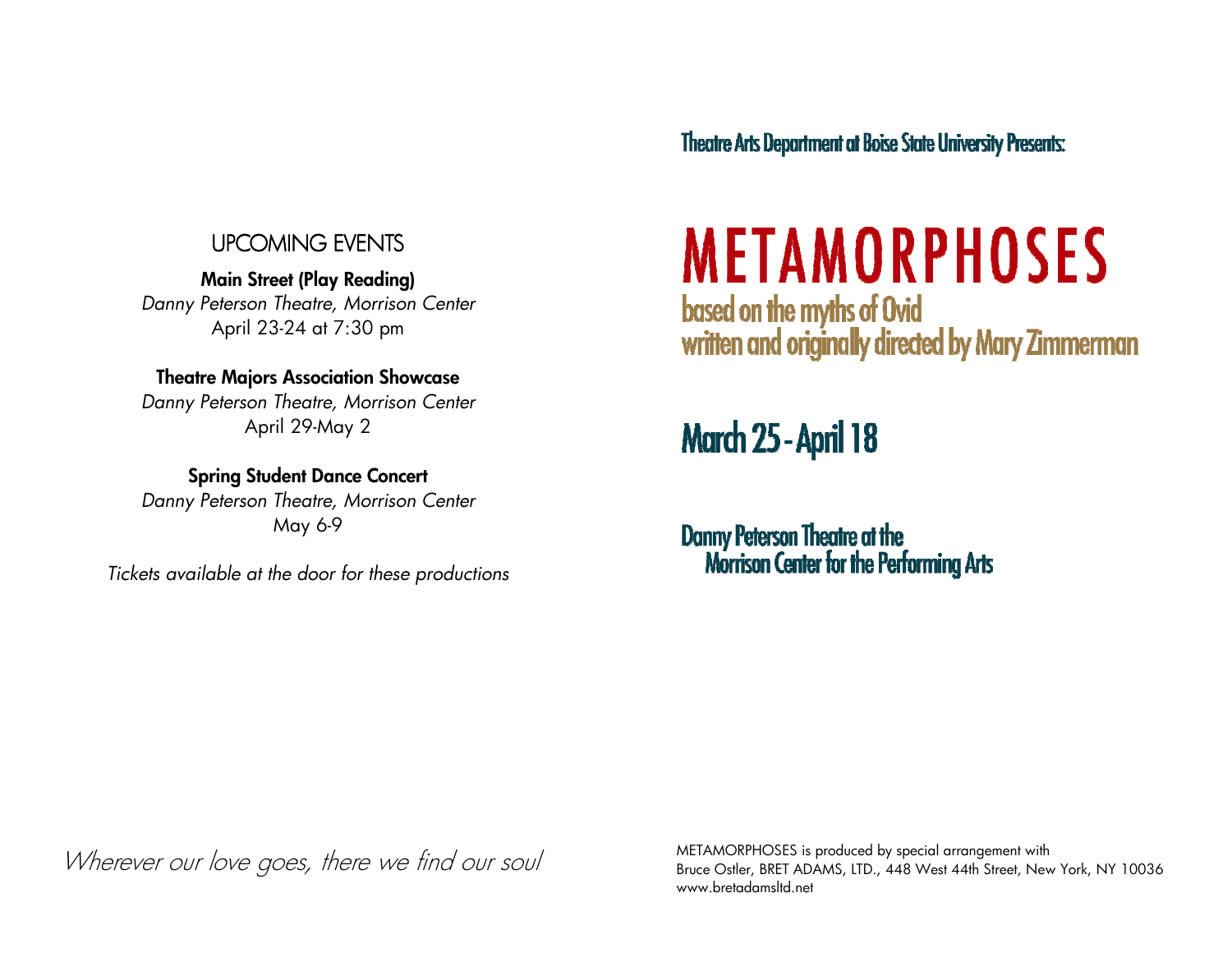#### PRODUCTION CREW

|                                                                                                                                                                                                                                                                                                                                                                                                                                                                                                                                                                                                                                                                                                                                                                                                                                                                                                                                                                                                                                                                                                                                                                                                                                                                                                                                                                                                                                                                                                     | Wardrobe/Dresser                                          | <b>Chantell Fuller</b><br>Gretchen Halle<br><b>Krystle Stohler</b><br>Rachel Kaufman<br><b>Christy Rolfe</b>                                                                                                                                                                                                      |
|-----------------------------------------------------------------------------------------------------------------------------------------------------------------------------------------------------------------------------------------------------------------------------------------------------------------------------------------------------------------------------------------------------------------------------------------------------------------------------------------------------------------------------------------------------------------------------------------------------------------------------------------------------------------------------------------------------------------------------------------------------------------------------------------------------------------------------------------------------------------------------------------------------------------------------------------------------------------------------------------------------------------------------------------------------------------------------------------------------------------------------------------------------------------------------------------------------------------------------------------------------------------------------------------------------------------------------------------------------------------------------------------------------------------------------------------------------------------------------------------------------|-----------------------------------------------------------|-------------------------------------------------------------------------------------------------------------------------------------------------------------------------------------------------------------------------------------------------------------------------------------------------------------------|
| The Kennedy Center<br>THE JOHN F. KENNEDY CENTER FOR THE PERFORMING ARTS                                                                                                                                                                                                                                                                                                                                                                                                                                                                                                                                                                                                                                                                                                                                                                                                                                                                                                                                                                                                                                                                                                                                                                                                                                                                                                                                                                                                                            | Stage Hands                                               | <b>Chad Ethan Shohet</b><br>Sam Lounsbury                                                                                                                                                                                                                                                                         |
|                                                                                                                                                                                                                                                                                                                                                                                                                                                                                                                                                                                                                                                                                                                                                                                                                                                                                                                                                                                                                                                                                                                                                                                                                                                                                                                                                                                                                                                                                                     | Props Assistants                                          | <b>Andrew Clark</b><br>Tandra Lee-Lloyd                                                                                                                                                                                                                                                                           |
| The Kennedy Center American College Theater Festival-                                                                                                                                                                                                                                                                                                                                                                                                                                                                                                                                                                                                                                                                                                                                                                                                                                                                                                                                                                                                                                                                                                                                                                                                                                                                                                                                                                                                                                               | Light Board Operator                                      | <b>Mathew Kolsky</b>                                                                                                                                                                                                                                                                                              |
| XLII                                                                                                                                                                                                                                                                                                                                                                                                                                                                                                                                                                                                                                                                                                                                                                                                                                                                                                                                                                                                                                                                                                                                                                                                                                                                                                                                                                                                                                                                                                | Sound Board Operator                                      | Arianne Sermonia                                                                                                                                                                                                                                                                                                  |
| sponsored in part by<br>Stephen and Christine Schwarzman<br>The Kennedy Center Corporate Fund<br>U.S. Department of Education<br>The National Committee for the Performing Arts<br>Dr. Gerald and Paula McNichols Foundation<br>This production is entered in the Kennedy Center American College Theater<br>Festival (KCACTF). The aims of this national theater education program are to identify<br>and promote quality in college-level the ater production. To this end, each production<br>entered is eligible for a response by a regional KCACTF representative, and selected<br>students and faculty are invited to participate in KCACTF programs involving<br>scholarships, internships, grants and awards for actors, directors, dramaturgs,<br>playwrights, designers, stage managers and critics at both the regional and national<br>levels.<br>Productions entered on the Participating level are eligible for inclusion at the<br>KCACTF regional festival and can also be considered for invitation to the KCACTF<br>national festival at the John F. Kennedy Center for the Performing Arts in Washington,<br>$DC$ in the spring of 2010.<br>Last year more than 1,300 productions were entered in the KCACTF involving<br>more than 200,000 students nationwide. By entering this production, our theater<br>department is sharing in the KCACTF goals to recognize, reward, and celebrate the<br>exemplary work produced in college and university theaters across the nation. | Dance Captain                                             | <b>Jaime Nebeker</b>                                                                                                                                                                                                                                                                                              |
|                                                                                                                                                                                                                                                                                                                                                                                                                                                                                                                                                                                                                                                                                                                                                                                                                                                                                                                                                                                                                                                                                                                                                                                                                                                                                                                                                                                                                                                                                                     | <b>Scenic Construction</b><br><b>Costume Construction</b> | lan Falconer<br><b>Nate Pohl</b><br><b>Travis Gamble</b><br><b>Ryan Adolfson</b><br><b>Gretchen Halle</b><br>Loren Jones<br><b>THEA 118 Class</b><br>Kayla Dyksterhouse<br>Elisa Egli<br><b>Gretchen Halle</b><br><b>Tandra Ree-Lloyd</b><br><b>Christy Rolfe</b><br><b>Brian Weigel</b><br><b>THEA 118 Class</b> |
|                                                                                                                                                                                                                                                                                                                                                                                                                                                                                                                                                                                                                                                                                                                                                                                                                                                                                                                                                                                                                                                                                                                                                                                                                                                                                                                                                                                                                                                                                                     | Lighting Hang & Focus Crew                                | <b>Matt Kolsky</b><br><b>Nate Pohl</b><br><b>Amber Kelly</b>                                                                                                                                                                                                                                                      |
|                                                                                                                                                                                                                                                                                                                                                                                                                                                                                                                                                                                                                                                                                                                                                                                                                                                                                                                                                                                                                                                                                                                                                                                                                                                                                                                                                                                                                                                                                                     | Theatre Arts Department Chair                             | Dr. Richard Klautsch                                                                                                                                                                                                                                                                                              |
|                                                                                                                                                                                                                                                                                                                                                                                                                                                                                                                                                                                                                                                                                                                                                                                                                                                                                                                                                                                                                                                                                                                                                                                                                                                                                                                                                                                                                                                                                                     | <b>Administrative Assistant</b>                           | <b>Carrie Applegate</b>                                                                                                                                                                                                                                                                                           |
|                                                                                                                                                                                                                                                                                                                                                                                                                                                                                                                                                                                                                                                                                                                                                                                                                                                                                                                                                                                                                                                                                                                                                                                                                                                                                                                                                                                                                                                                                                     | Promotional Photographer                                  | <b>Carrie Quinney</b>                                                                                                                                                                                                                                                                                             |
|                                                                                                                                                                                                                                                                                                                                                                                                                                                                                                                                                                                                                                                                                                                                                                                                                                                                                                                                                                                                                                                                                                                                                                                                                                                                                                                                                                                                                                                                                                     | Promotional Photo Illustrator                             | <b>Carrie Applegate</b>                                                                                                                                                                                                                                                                                           |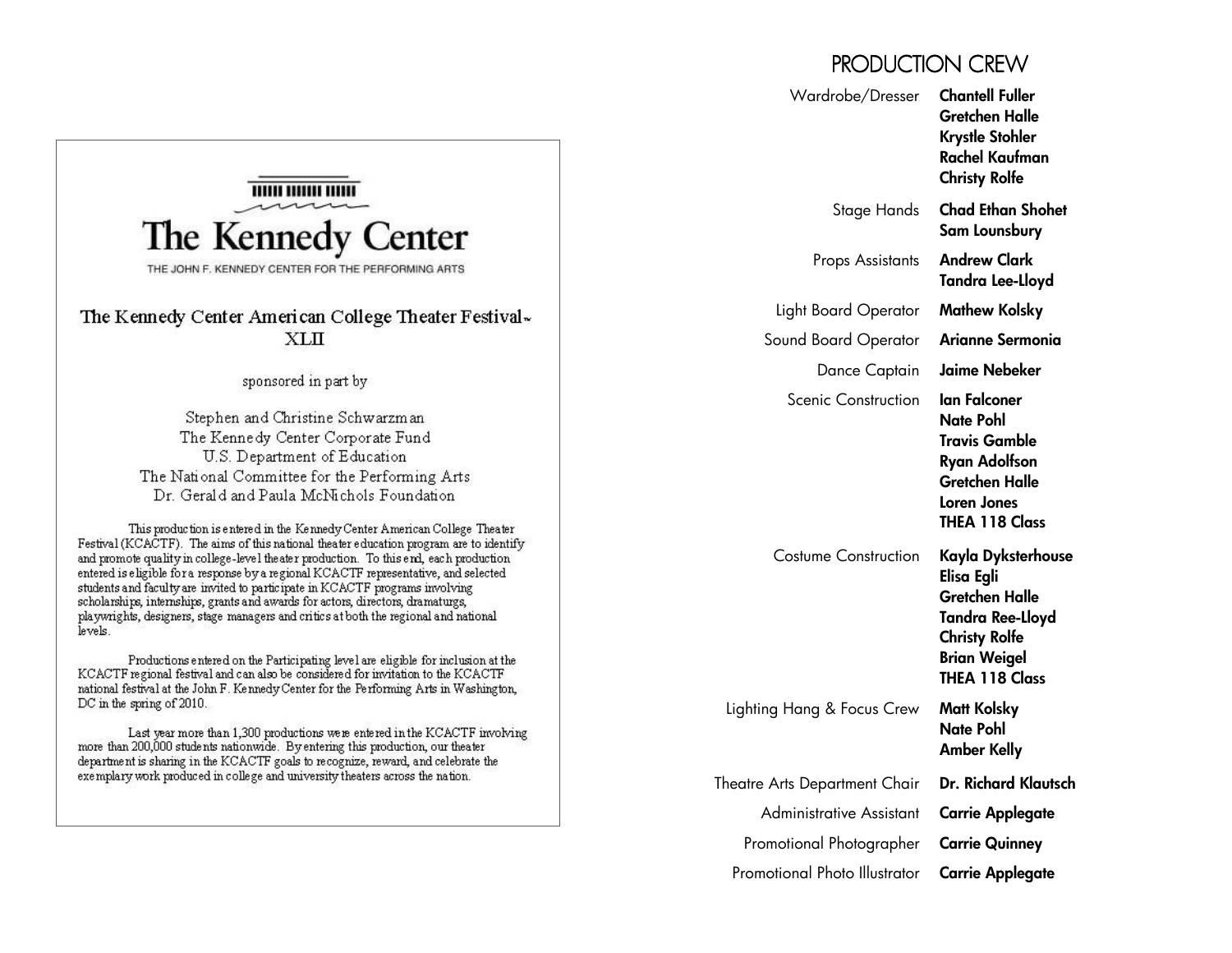#### PRODUCTION STAFF

| <b>Ann Price</b>        |
|-------------------------|
| <b>Michael Baltzell</b> |
| <b>Ann Hoste</b>        |
| W.J. Langley, Jr        |
| <b>Travis Gamble</b>    |
| <b>Richard Welker</b>   |
| Marla Hansen            |
| <b>Michael Mueller</b>  |
| Sarah Kelso             |
| <b>Kelsey Glenn</b>     |
| Sasha Allen-Grieve      |
| Michael Baltzell        |
| <b>Fran Maxwell</b>     |
|                         |
| Keri Fitch              |
| <b>Lindsey Norris</b>   |
| Michael Baltzell        |
| Dr. Lynn Berg           |
| <b>Fred Hansen</b>      |
| <b>Richard Welker</b>   |
|                         |

#### SPECIAL THANKS

JJ Jenkins, Snake River Pool & Spa Marc J. Gamble Mr. Formal John Loyd Boise State Campus Rec Center Boise State Kinesiology Dept. Steve Grothaus Rocky Love

Carole Whiteleather Leslie Durham & Spring 2009 THEA 390 Dramaturgy Class Brent Karlberg Matthew Curtis Rod Cashin & Melinda Keckler, "Inside Boise State" producers

# **METAMORPHOSES**

based on the myths of Ovid written and originally directed by Mary Zimmerman

Premiered in New York City by<br>The Second Stage Theatre, New York, September, 2001<br>Artistic Director: Carole Rothman **Managing Director: Carol Fishman Executive Director: Alexander Frasher** 

METAMORPHOSES was originally produced by Lookingglass Theatre Company, Chicago<br>OVID's METAMORPHOSES translated by David Slavitt, John's Hopkins University Press, 1994<br>Rainer Maria Rilke's Poem ORPHEUS, EURYDICE, HERMES.<br>Tr